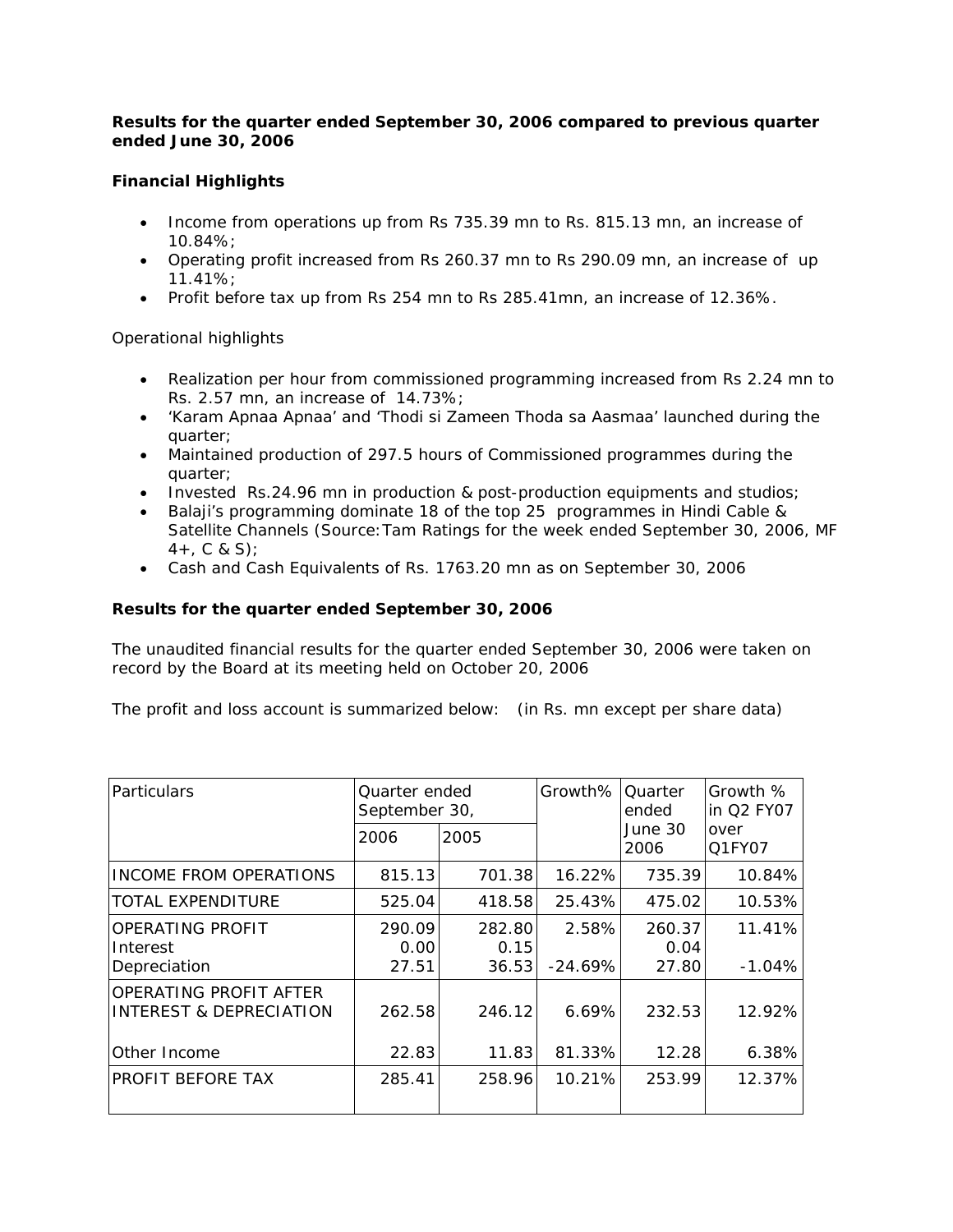| <b>Provision for Taxation</b>                                              | 92.44            | 88.80            | 4.10%  | 80.22            | 15.23% |
|----------------------------------------------------------------------------|------------------|------------------|--------|------------------|--------|
| NET PROFIT AFTER TAX                                                       | 192.97           | 170.16           | 13.40% | 173.77           | 11.05% |
| <b>EARNINGS PER SHARE</b><br>(Face Value is Rs. 2)                         | 2.96             | 2.61             | 13.40% | 2.66             | 11.28% |
| <b>IKEY RATIOS</b><br>Operating Profit Margin (%)<br>Net Profit Margin (%) | 35.59%<br>23.67% | 40.32%<br>24.26% |        | 35.41%<br>23.63% |        |

### *Management discussion and analysis on unaudited Financial Results of the Company for the Quarter ended September 30, 2006*

### **Revenues**

The Company recorded income from operations of Rs. 815.13 mn during the quarter, up 16.22% y-on-y. Revenue contribution from commissioned programming was Rs.765.30 mn, up 26.21% y-on-y while that of sponsored programming was Rs.49.82 mn. The share of commissioned programming in the revenues during the quarter was 93.89% while that of sponsored programming was 6.11%.

The revenue-wise distribution between commissioned and sponsored programming during the quarter ended September 30, 2006, September 30, 2005 and June 30, 2006, is as follows:

| Programming  | Rs. Mn                                      |        |        |     | Percentage |     |
|--------------|---------------------------------------------|--------|--------|-----|------------|-----|
|              | Q1FY07 Q1FY06 Q4FY06  Q1FY07  Q1FY06 Q4FY06 |        |        |     |            |     |
|              |                                             |        |        |     |            |     |
| Commissioned | 765.30                                      | 606.35 | 668.53 | 94  | 87         | 91  |
| Sponsored    | 49.82                                       | 93.04  | 66.48  | 6   | 13         |     |
|              | 815.12                                      | 699.39 | 735.01 | 100 | 100        | 100 |
|              |                                             |        |        |     |            |     |

### Channel Wise Revenue

The Channelwise Revenue distribution during the quarter ended September 30, 2006, September 30, 2005 and June 30, 2006, is as follows:

| <b>Channels</b>   | Rs. Mn        |        |                      | Percentage |        |               |
|-------------------|---------------|--------|----------------------|------------|--------|---------------|
|                   | <b>Q1FY07</b> |        | Q1FY06 Q4FY06 Q1FY07 |            | Q1FY06 | <b>Q4FY06</b> |
| Star, Sony, Zoom, |               |        |                      |            |        |               |
| MTV, Hungama, Zee | 765.30        | 606.35 | 668.53               | 94         | 86     | О1            |
| <b>Sun</b>        | 1.72          | 10.91  | 8.66                 | 0.5        |        |               |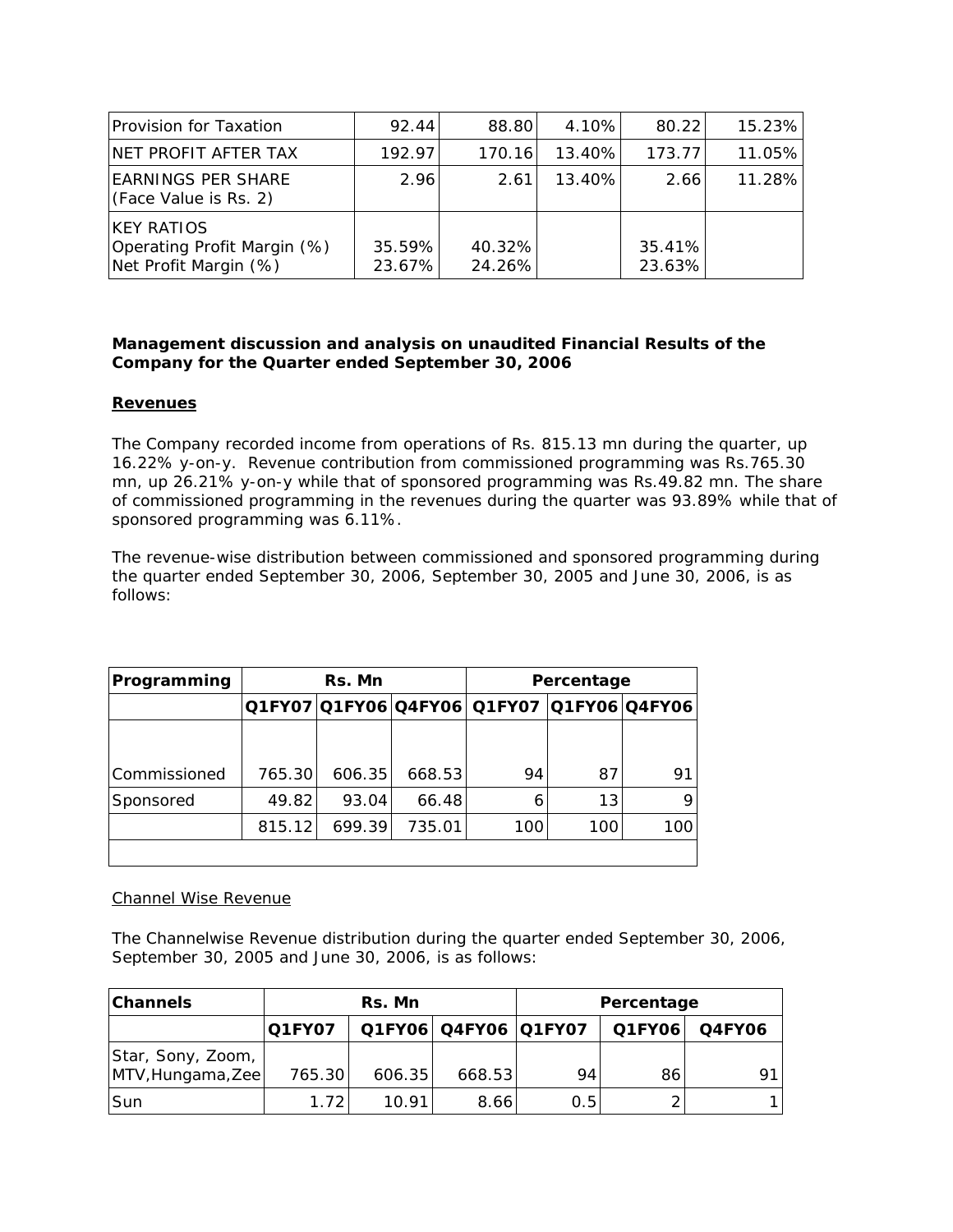| Gemini            | 17.35  | 35.14  | 19.15  |     | 5   | 3 <sub>l</sub> |
|-------------------|--------|--------|--------|-----|-----|----------------|
| Udaya             | 17.40  | 28.37  | 20.54  |     |     | ્રિ            |
| <b>DD Network</b> | 1.66   | 3.25   | 1.60   | 0.5 |     |                |
| Surya             | 11.69  | 15.37  | 16.54  |     |     |                |
|                   |        |        |        |     |     |                |
|                   | 815.12 | 699.39 | 735.01 | 100 | 100 | 100            |

### *Programming Mix*

Commissioned & Sponsored Programs

The hourwise programming distribution during the quarter ended September 30, 2006, September 30, 2005 and June 30, 2006, is as follows:

| Programming  | No. of Hours                              |        |        |     | Percentage |     |
|--------------|-------------------------------------------|--------|--------|-----|------------|-----|
|              | Q1FY07 Q1FY06 Q4FY06 Q1FY07 Q1FY06 Q4FY06 |        |        |     |            |     |
| Commissioned | 297.50                                    | 257.50 | 298.00 | 61  | 49         | 57  |
| Sponsored    | 189.50                                    | 267.50 | 220.50 | 39  | 51         | 43  |
| Totall       | 487.00                                    | 525.00 | 518.50 | 100 | 100        | 100 |

### **Other Income**

The Other Income during the quarter was Rs. 22.83 mn against Rs. 21.47 mn in the previous quarter.

### **Gross Block**

The Company's gross block increased from Rs. 721.64 mn to Rs. 724.39 mn as on September 30 2006.

During the quarter, the Company invested Rs. 24.96 mn in production / post-production equipments and construction of the state-of-the art studios in order to meet the increased programming requirements and further improve the quality of programming.

### **Investments**

As on September 30, 2006, the Company's investments were at Rs. 1683.16 mn. The Company invested surplus funds in liquid/floating rate funds and short term funds with the principal aim of safety. *The market value of investments as on September 30, 2006 was Rs. 1732.98 mn.*

## **Debtors**

The Company's debtors (in days of income) have been maintained at 82 days as on September 30, 2006.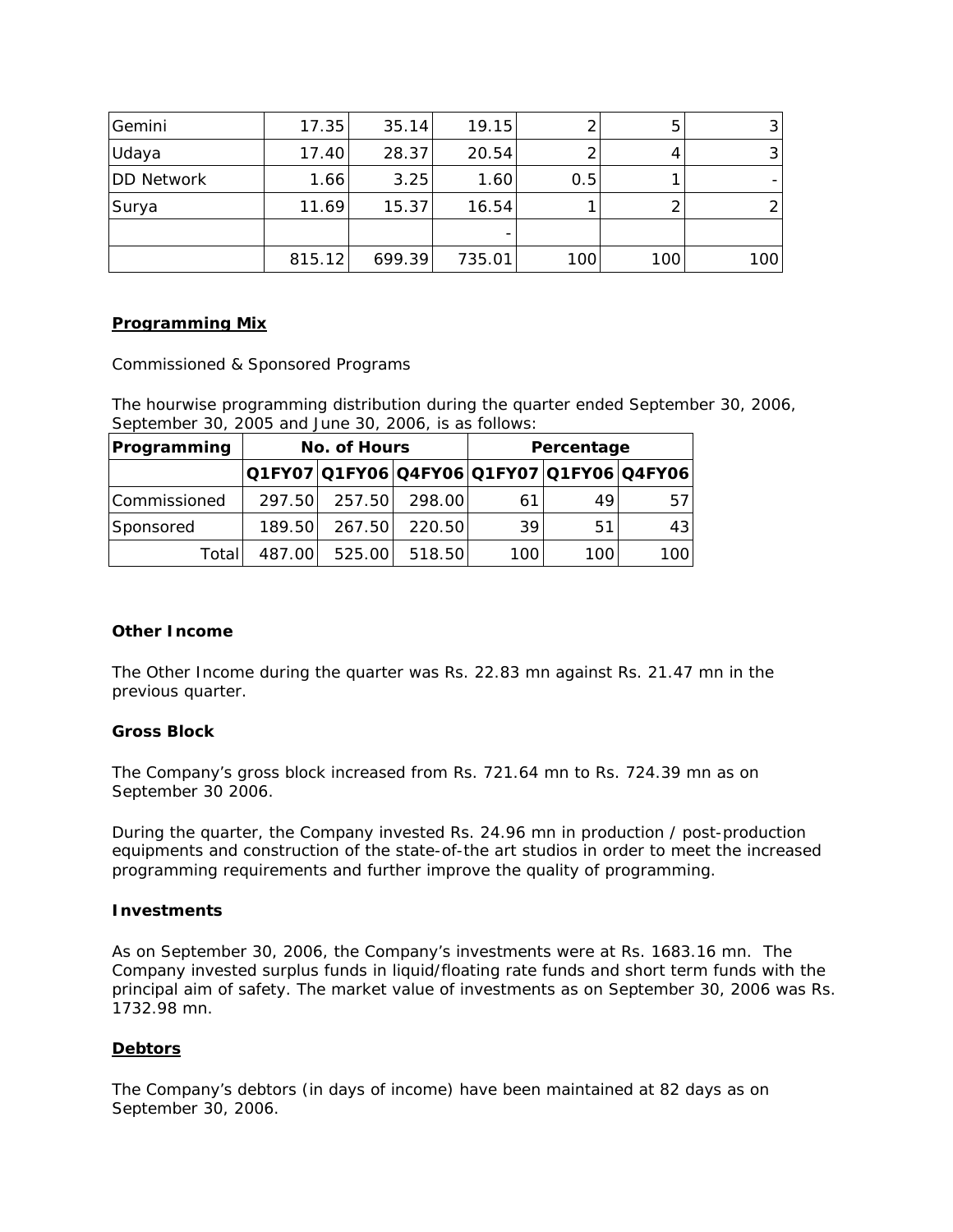### **Inventories**

The Company's inventories (in days of turnover) have been maintained at 11 days as on September 30, 2006

#### **Loans and advances**

Loans and advances increased from Rs 216.63 mn to Rs 252.83 mn as on September 30, 2006. The Company's principal loans and advances comprised lease deposits for offices / studios.

#### **Change in Programming during the quarter**

• The Company launched following serial/s during the quarter ended September 30, 2006

| <b>Serial</b>                      | <b>Channel</b> | Frequency |
|------------------------------------|----------------|-----------|
| Thodi Si Zameen Thoda sa<br>Aasmaa | Star           | 1 day     |
| Karam Apnaa Apnaa                  | Star           | 4 days    |
| Kalyanee                           | Surya TV       | 5 days    |
| Kasthuree                          | Sun TV         | 5 days    |

• The following serial/s of the Company went off air during the quarter ended September 30, 2006.

| <b>Serial</b>      | Channel  | Frequency |
|--------------------|----------|-----------|
| Kkavyanjali        | Star     | 4 days    |
| <b>Kandy Floss</b> | Sony     | 1 days    |
| Kosmic Chat        | Zee T.V. | 1 days    |
| Pavitrabandham     | Surya TV | 5 days    |
| Kavyanjali         | Surya TV | 5days     |

### **Serials on air**

*As on September 30, 2006 the following 17 serials of the Company were on air on various channels.*

| Serial | Channel | <b>Frequency TRPs</b> | Top         |
|--------|---------|-----------------------|-------------|
|        |         |                       | <b>TRPs</b> |
|        |         |                       | on the      |
|        |         |                       | <b>Same</b> |
|        |         |                       | channel     |